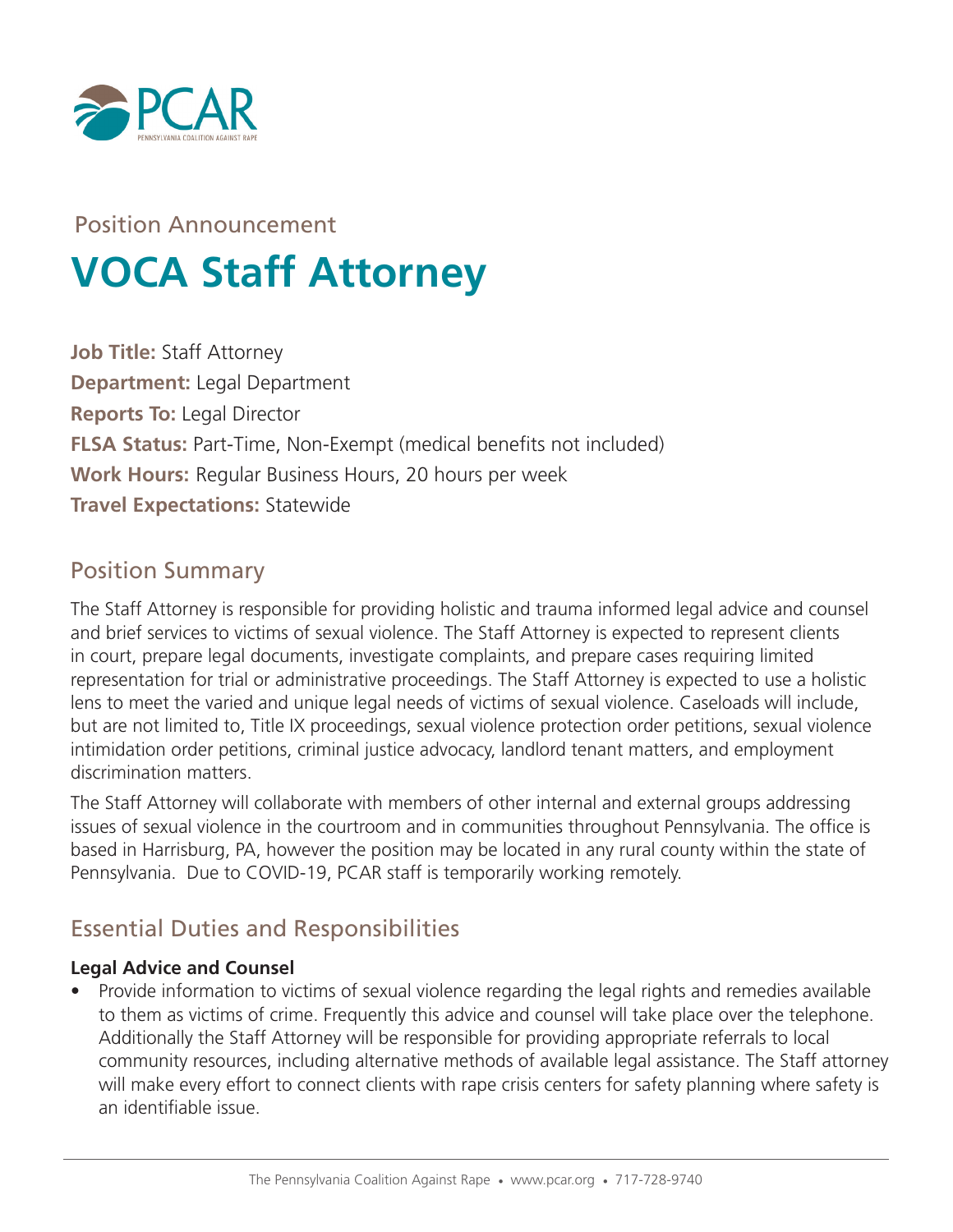#### **Short-term Representation**

• The Staff Attorney will provide short-term legal services and representation to victims of sexual violence. The Staff Attorney in conjunction with the administrative staff of the Legal Department will be responsible for obtaining the required written, informed consent for limited representation. The Staff Attorney must be committed to a holistic approach to identify and resolve the legal needs of victims of sexual violence and deliver representation in a trauma informed manner.

# **Qualifications**

To perform this job successfully, an individual must be able to perform each essential duty satisfactorily. The requirements listed below are representative of the knowledge, skill, and/or ability required. Reasonable accommodations may be made to enable individuals with disabilities to perform the essential functions.

- Strong research, writing and editing skills.
- Litigation experience.
- Strong oral communication and interpersonal skills.
- The ability to work both independently and collaboratively as part of a team.
- Understanding of issues of cultural and socioeconomic diversity as they apply to sexual violence prevention, intervention and services.
- Ability to provide highly skilled attention to client safety, confidentiality, empowerment, and accessibility through trauma informed legal representation.

# Education and/or Experience

A law degree from a law school accredited by the American Bar Association; a current Pennsylvania law license demonstrating current eligibility to practice law in Pennsylvania. A minimum of three years' experience in the practice of law, including significant courtroom experience, is preferred.

Thorough knowledge and understanding of Pennsylvania civil law and practice related to sexual violence, particularly protection order, Title IX, child protective service mandated reporting laws, criminal law and privileged communications law, as well as an understanding of the access and representation issues confronted by victims of sexual violence in civil courts. Demonstrated knowledge of sexual violence, an understanding of related issues, and a commitment to ending sexual violence.

#### Language Skills

Ability to read, analyze, and interpret general business periodicals, professional journals, technical procedures, or governmental regulations. Ability to write reports, business correspondence, and procedure manuals. Ability to effectively present information and respond to questions from groups of managers, clients, customers, and the general public.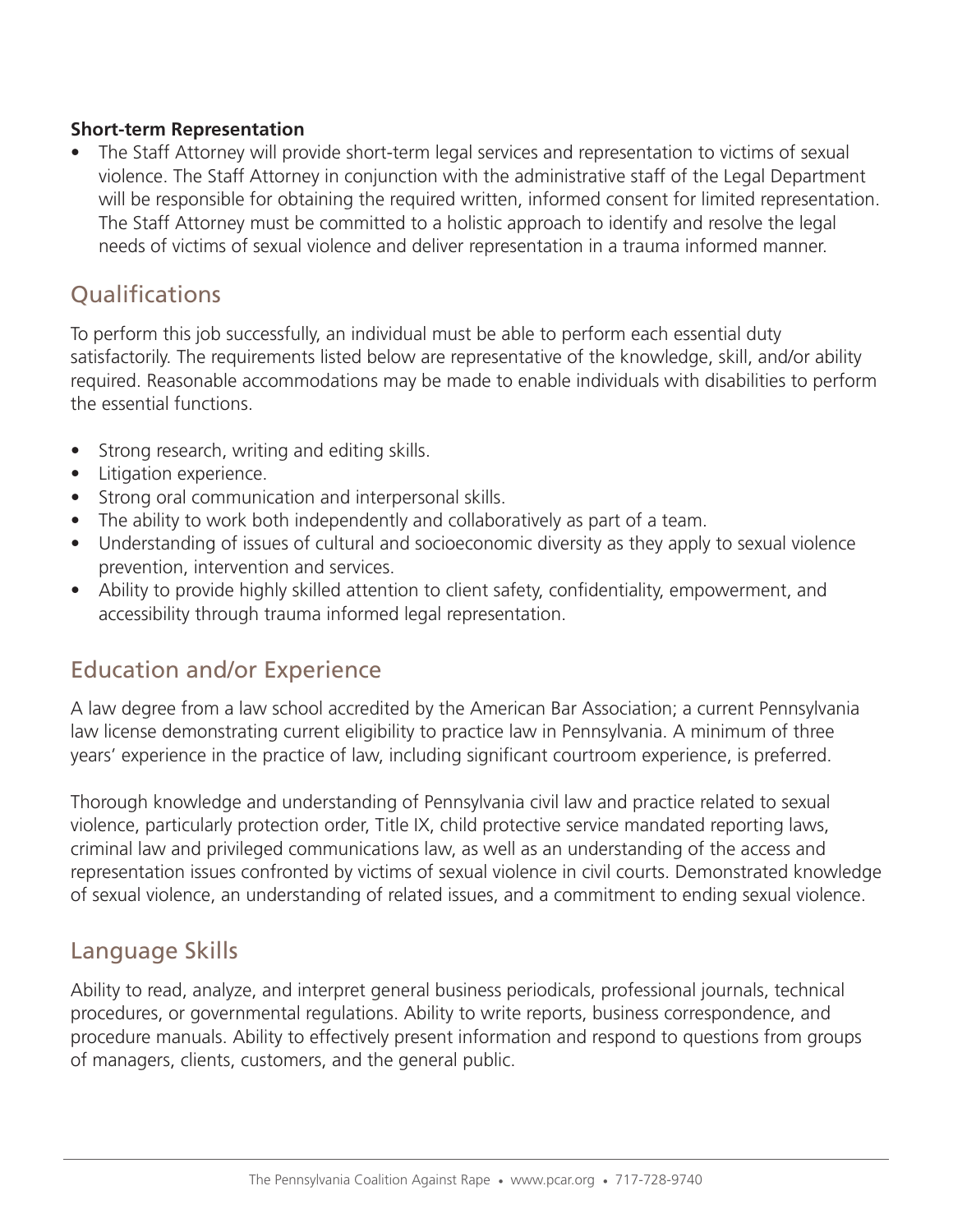# Reasoning Ability

Ability to carry out instructions furnished in written, oral, or diagram form. Ability to deal with problems involving several concrete variables in standardized situations.

#### Requirements

- 1. Ability to effectively manage multiple priorities and projects simultaneously and ability to meet strict deadlines. Ability to identify and respond to shifting priorities.
- 2. Must be a self-starter that can work within a team and fast-paced environment and handle a variety of tasks with multiple deadlines. Must be very detail-oriented and work with minimal supervision.
- 3. Excellent oral and written communication skills. Must possess excellent project management, organizational and negotiation skills. Excellent client service skills.
- 4. Demonstrated sensitivity and ability to collaboratively work with individuals and groups from diverse populations and organizations. Ability to maintain cooperative and professional demeanor with rape crisis centers, coalitions, agency staff/board, council members, vendors, consultants, allied professionals and the general public. Must be able to foster positive working relationships with people and create a respectful and open accessible environment.
- 5. Must have proficiency with the technology necessary for the functions of the position.
- 6. Submit successful screenings to determine eligibility for working with minors including: Federal and State Criminal Background Checks based upon fingerprint analysis; PA Child Abuse Clearance Verification; and, Public Search of National and State Sex Offender Registries.
- 7. Accept and abide by the mission and core values of PCAR.
- 8. Must be willing to complete a Pennsylvania rape crisis center sexual assault victim counselor training, if not already completed in the past 3 years.
- 9. Availability to travel statewide, some overnights and weekends. Must possess a valid Pennsylvania driver's license, insurance, and reliable vehicle.

# Certificates, Licenses, Registrations

Must be a licensed member, in good standing of the Pennsylvania Bar.

#### Physical Demands

The physical demands described here are representative of those that must be met by an employee to successfully perform the essential functions of this job. Reasonable accommodations may be made to enable individuals with disabilities to perform the essential functions.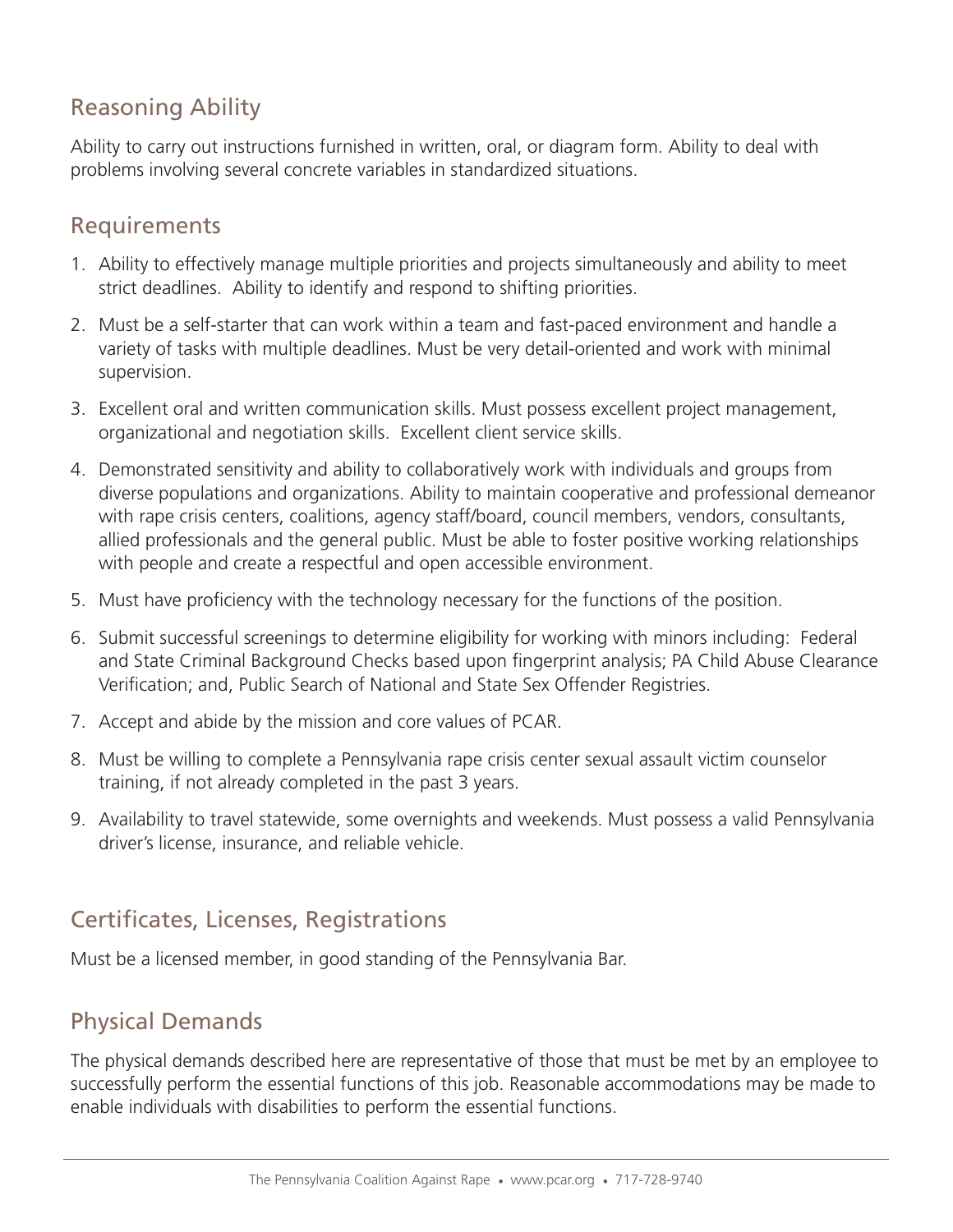While performing the duties of this job, the employee is frequently required to stand, walk, sit, and talk and hear. The employee is occasionally required to use hands to finger, handle, or feel; reach with hands and arms; climb or balance; and stoop, kneel, crouch, or crawl. The employee must frequently lift and/or move up to 10 pounds. Specific vision abilities required by this job include close vision, distance vision, and ability to adjust focus.

#### Work Environment

The work environment characteristics described here are representative of those an employee encounters while performing the essential functions of this job. Reasonable accommodations may be made to enable individuals with disabilities to perform the essential functions. The noise level in the work environment is usually moderate.

# Other Duties As Required

The statements contained herein describe the scope of the responsibility and essential functions of this position but should not be considered to be an all-inclusive listing of work requirements. Individuals may perform other duties as assigned including but not limited to work in other areas to cover absences or relief to equalize peak work periods or otherwise balance the workload.

#### Salary Range

\$31,510 - \$34,185 depending upon qualifications.

# To Apply

PCAR offers a competitive salary and benefits package. Qualified candidates are encouraged to apply online at pcar.org/employment by March 1, 2022.

#### Who We Are

Founded in 1975, PCAR works to end sexual violence and advocates for the rights and needs of all sexual assault victims. PCAR partners with a network of rape crisis programs to bring help, hope, and healing around issues of sexual violence to the Commonwealth of Pennsylvania. PCAR:

- Ensures that communities have access to quality victim services and prevention education by providing funding, training, materials and assistance to a network of rape crisis centers that serve all of Pennsylvania's 67 counties.
- Provides resources and training on sexual assault-related issues to professionals across the Commonwealth.
- Promotes public policies that provide protections and services to victims of sexual violence, hold offenders accountable, and enhance community safety.